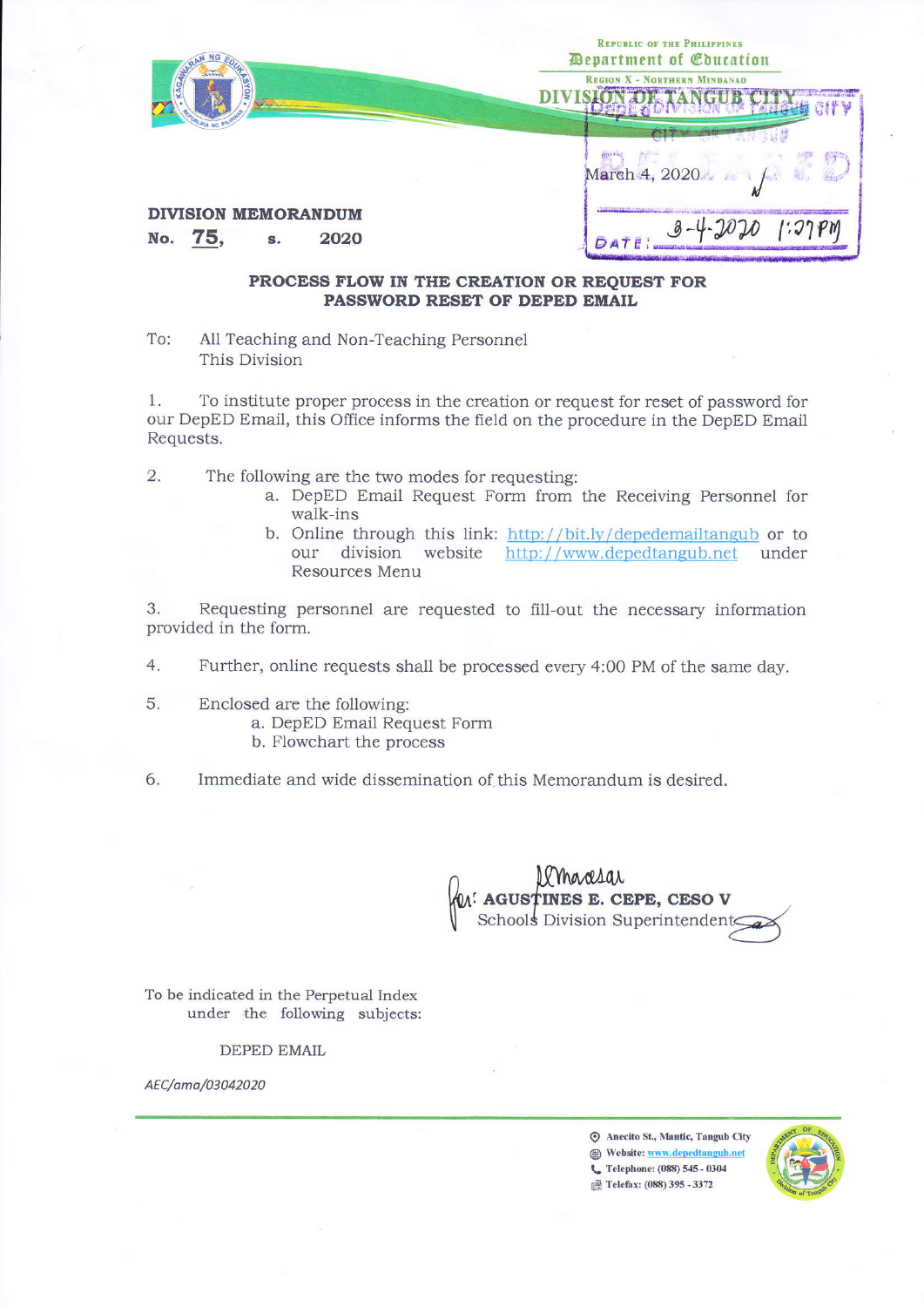

Enclosure No. 1

| REQUEST FOR DEPED EMAIL CREATION OR PASSWORD RESET          |                |                     |
|-------------------------------------------------------------|----------------|---------------------|
| <b>DETAILS OF APPLICATION</b>                               |                |                     |
| Date of Request:                                            |                |                     |
| <b>Request Type:</b>                                        |                |                     |
| New Account                                                 |                |                     |
|                                                             | Password Reset |                     |
| <b>First Name:</b>                                          |                |                     |
| <b>Middle Name:</b>                                         |                |                     |
| <b>Last Name:</b>                                           |                |                     |
| <b>Name of School:</b>                                      |                |                     |
| <b>Personal Active Email:</b>                               |                |                     |
| <b>Contact Number:</b>                                      |                |                     |
| Signature of Applicant Over Printed Name                    |                |                     |
| <b>ACTION TAKEN ON THE REQUEST</b>                          |                |                     |
| Recommendation:                                             |                | Manner of Response: |
| Approved                                                    |                | Email               |
| Disapproved                                                 |                | <b>SMS</b>          |
|                                                             |                |                     |
| <b>ALDEN M. ANTONIO</b><br>Information Technology Officer I |                |                     |
| Date of Processing:                                         |                |                     |

Anecito St., Mantic, Tangub City Website: www.depedtangub.net C Telephone: (088) 545 - 0304 Telefax: (088) 395 - 3372